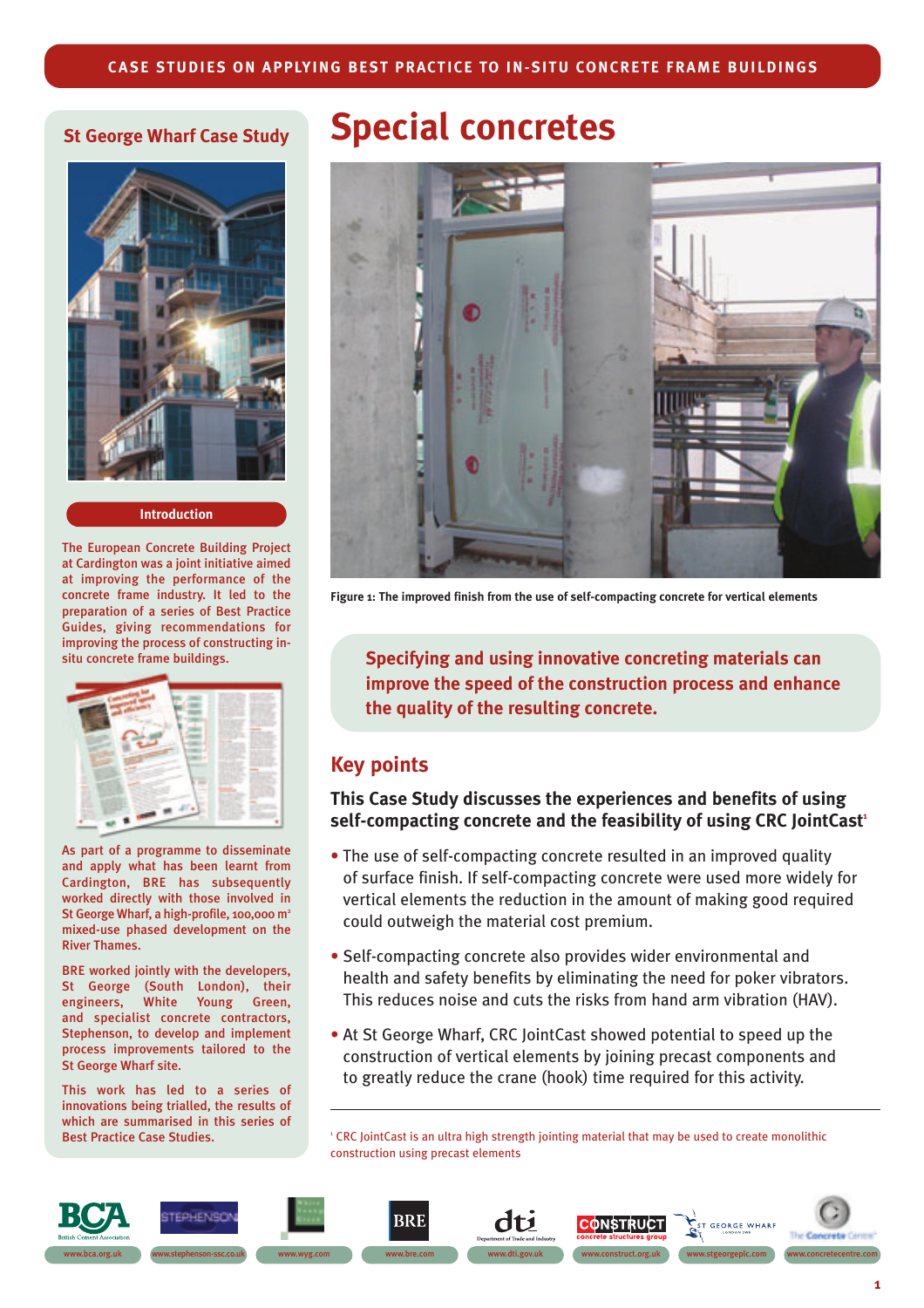# **Introduction**

A number of options for using innovative concreting materials were explored in the construction of the reinforced concrete flat slab frame structures at St George Wharf. Two particular materials were identified as offering potential benefits:

- Self-compacting concrete (SCC)
- CRC JointCast

Two further options were considered, but were thought to be inappropriate on this project:

- The use of high strength concretes (above 60  $N/mm^2$ ) to further reduce and rationalise column dimensions was not seen to provide a significant additional benefit.
- The use of a 'Superstriker' concrete to allow earlier striking of the floor slabs was also considered but was regarded as unnecessary for the phase investigated, principally because of the restrictions imposed on the floor cycle by the construction of the lift shaft walls.

# **Use of self-compacting concrete**

Self-compacting concrete offers potential advantages in terms of improved quality of finish, reduced noise, and health and safety benefits [1]. The opportunity has been taken to use it at St George Wharf in limited areas to compare costs and the quality of finish achieved with those of conventional concrete construction, and to investigate the ease of specifying and obtaining the material.

Other countries are further ahead in the use of SCC than the UK. However, the material is beginning to be used more widely by the UK precast industry with factory batching plants allowing greater control over the whole process. Some of the larger UK precast plants currently use SCC for approximately 65% of their production, with this proportion increasing all the time.

Increasingly ready-mixed concrete plants are offering the material; that used for

the St George Wharf site was supplied locally with all the materials required kept in stock. 48 hours notice was required for the concrete supplier, principally to allow them time to provide a technician on site.

Self-compacting concrete was used in limited areas on this development: on two floors in lift shaft walls, upstand beams and columns, together with the precast stairs constructed on site. A total of approximately 13  $m<sup>3</sup>$  was used – all placed by skip. Pumping was not cost effective for the small volumes required for these elements.

One less operator was needed during concreting operations, as vibration was not necessary. Coupled with skipping of the concrete, this elimination of noise from poker vibration could have made evening/weekend working a real possibility.

No particular additional precautions were taken to deal with formwork pressures other than closer attention to sealing of joints, and no particular problems were experienced. However this does not necessarily reflect experience elsewhere, where more stringent measures have been taken to control formwork pressures. The pressure resulting from the weight of the fresh concrete is an important factor to be considered.

The quality of surface finish achieved was found to be superior to that for conventional in-situ concrete, with much less requirement for making good. This improvement is of particular benefit for vertical elements, which tend to require more making good, but use relatively small volumes of concrete, thus incurring a lower cost premium for the SCC.

Cubes made from the self-compacting concrete showed a high early strength gain. Did that get you anyway?

The cost of the self-compacting concrete was about twice that for conventional concrete. This was due in part to the low volumes supplied, the additional technician support on site and the supervision required at the batching plant, but a considerable proportion (approximately  $f_2o - 30/m^3$ ) was due to







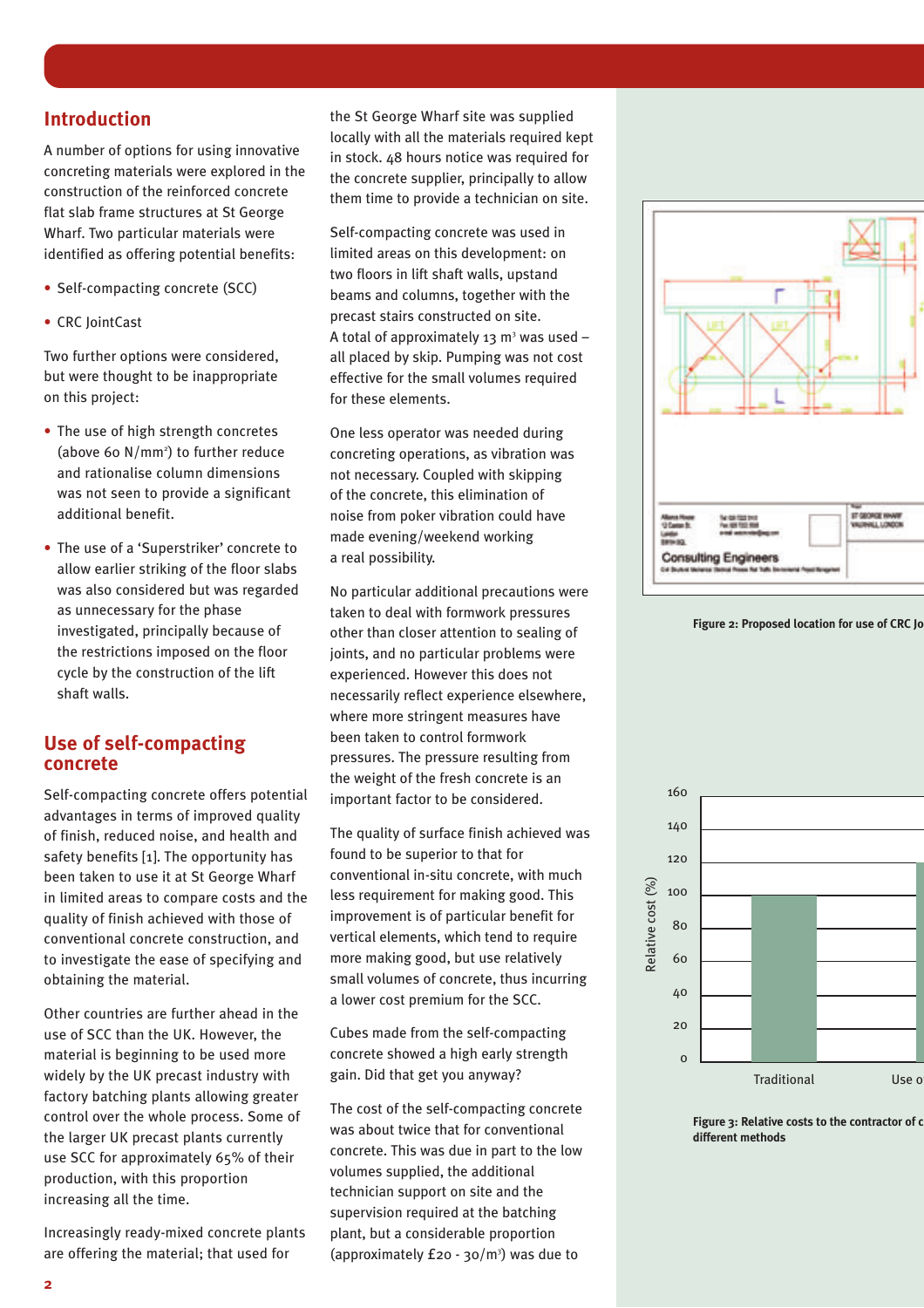

#### **intcast**



**onstructing columns using**

the additional cost of the raw materials. It appears that the cost of self-compacting concrete is generally reducing, hence making the economics of its use much more attractive.

## **Use of CRC Jointcast**

Constructing vertical elements is commonly believed to constrain potential reductions in floor cycle completion times that can be achieved by adopting other innovations. Measurement of the time and resources associated with constructing lift shaft walls at St George Wharf confirmed this, and highlighted the potential benefits to be achieved by considering alternative approaches to the construction of such walls.

For the rapid construction of tall buildings it is common practice to jumpform or slipform the main vertical concrete cores that provide lateral stability to the building. However there is usually a substantial cost premium incurred by using these techniques, which needs to be offset against the savings in time that can be generated.

An alternative approach, which was considered at St George Wharf, was the use of precast elements joined with CRC JointCast (Figure 2). This material is an ultra-high strength fine aggregate concrete material with excellent bond properties for ribbed bars. Its use permits lapping of reinforcement over very short distances, and allows the formation of monolithic construction between precast elements by using very narrow joints [2,3]. Further information about the material can be obtained at www.crc-tech.com.

A preliminary study looked at the benefits of using CRC JointCast and the associated costs for use in panel-panel joints. The material is expensive so there is a desire to minimise the volumes used. In practice this means maximising the precast unit sizes (consistent with available crane capacity) and minimising the diameters of the bars projecting into the joints.

In this case, a wall panel thickness of 250 mm was assumed with a maximum weight of 9 tonnes and bar size of 16 mm.

This restriction on panel weight gives a wall area of 15  $m^2$ , and the bar size gives a joint width of 150 mm. Taking an effective joint width of 75 mm all around a typical panel, panel dimensions of 4 m x 3.75 m and costs of £1000/m3 for CRC Jointcast and £60/m3 for the concrete in the panel gives an overall concrete material cost of  $f_{127}/m^3$ . To be added to this is the additional cost of temporarily supporting the wall units and mixing and placing the JointCast. The total cost would then need to be offset against savings that should result from increasing the speed of the overall programme.

The study considered CRC JointCast alongside other methods such as slipforming and jump-forming and against traditional methods. A comparison is made in Figure 3.

The results of this exercise suggested some benefit in terms of speed of construction over traditional methods and a considerable saving (approximately two-thirds) in crane time. This could have a major advantage in freeing up hook time for other activities such as following trades, and reducing dependence on the crane during adverse weather conditions.

Overall costs to the contractor of adopting the CRC JointCast solution, including additional items highlighted above, were estimated to be approximately 20% higher than adopting a traditional approach. This compares well with jump-forming, which was estimated to be 40% more expensive than traditional methods for the particular lift shafts considered.

One advantage of using CRC JointCast would be that it would allow all vertical elements to be precast and form a monolithic structure. Other forms of fast construction, such as slip forming and jump forming, can be used only for cores that have their own inherent temporary stability.